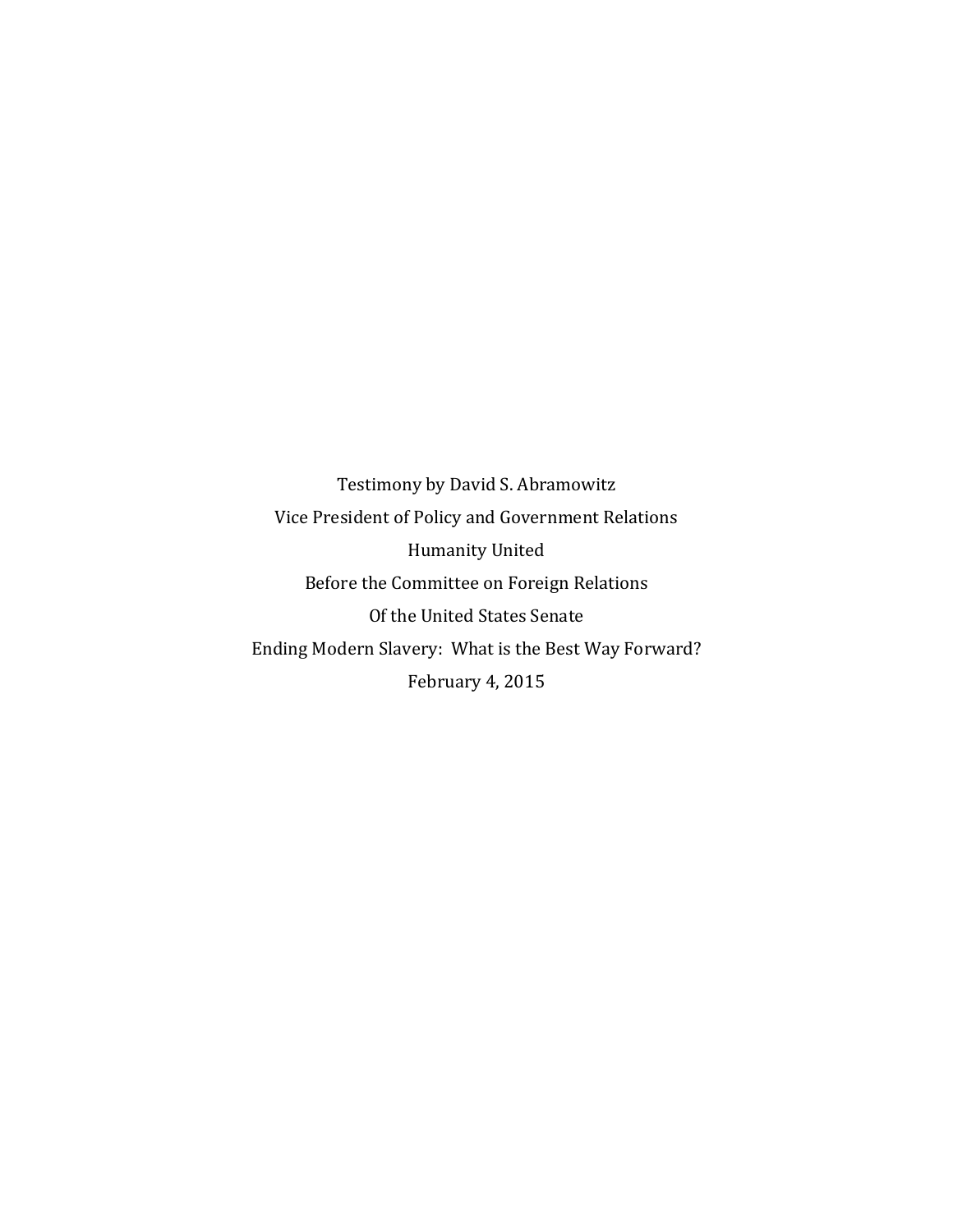Mr. Chairman, Senator Menendez, and distinguished members of the Committee, thank you for holding this hearing on one of the most terrible human rights abuses of our times – the widespread occurrence of human trafficking and modern slavery– and thank you for the opportunity to testify today.

Mr. Chairman, I am the Vice President of Policy and Government Relations at Humanity United, a U.S.-based foundation dedicated to building peace and advancing human freedom. Over the past decade, Humanity United has worked to combat human trafficking and end modern day slavery in the United States and around the globe.

We do this by building effective networks to address this issue, raising awareness, encouraging sustained government leadership on the issue, engaging the private sector to become part of the solution, and by strengthening and supporting the antislavery advocacy movement.

In that context, we support the Alliance to End Slavery and Trafficking, a coalition of 14 U.S.-based human rights organizations that advocates for solutions to prevent and end all forms of human trafficking and modern slavery around the world. The coalition presses for lasting solutions to prevent labor and sex trafficking, hold perpetrators accountable, ensure justice for victims, and empower survivors with tools for recovery.

# **Scope and Nature of Trafficking in Persons and Modern Day Slavery**

Mr. Chairman, human trafficking and modern slavery inflict enormous human suffering. While data collection on this underground crime is challenging, we know that tens of millions of people around the globe are subject to this abuse, and conservative estimates put global profits at \$150 billion.<sup>1</sup> It is one of the most pressing and complex human rights challenges of our time, yet also crosses over into such diverse areas as transnational crime, international humanitarian law, domestic and international labor frameworks, and migration, among others.

And we know that human trafficking and modern slavery has many faces. Exploited through force, fraud or coercion, these are adults and children who are forced to work on fishing vessels, in mines, plantations, sweatshops and brothels. Two thirds of the profits from modern slavery come from sex trafficking, while two-thirds of the victims are in labor trafficking.<sup>2</sup> We must work urgently to combat human trafficking in all its forms.

 

 $1$  ILO, Profits and Poverty (2014), http://www.ilo.org/wcmsp5/groups/public/---ed\_norm/--declaration/documents/publication/wcms\_243391.pdf

<sup>&</sup>lt;sup>2</sup>Id. See also ILO Global Estimate of Forced Labour (2012),

http://www.ilo.org/wcmsp5/groups/public/---ed\_norm/---

declaration/documents/publication/wcms\_182004.pdf.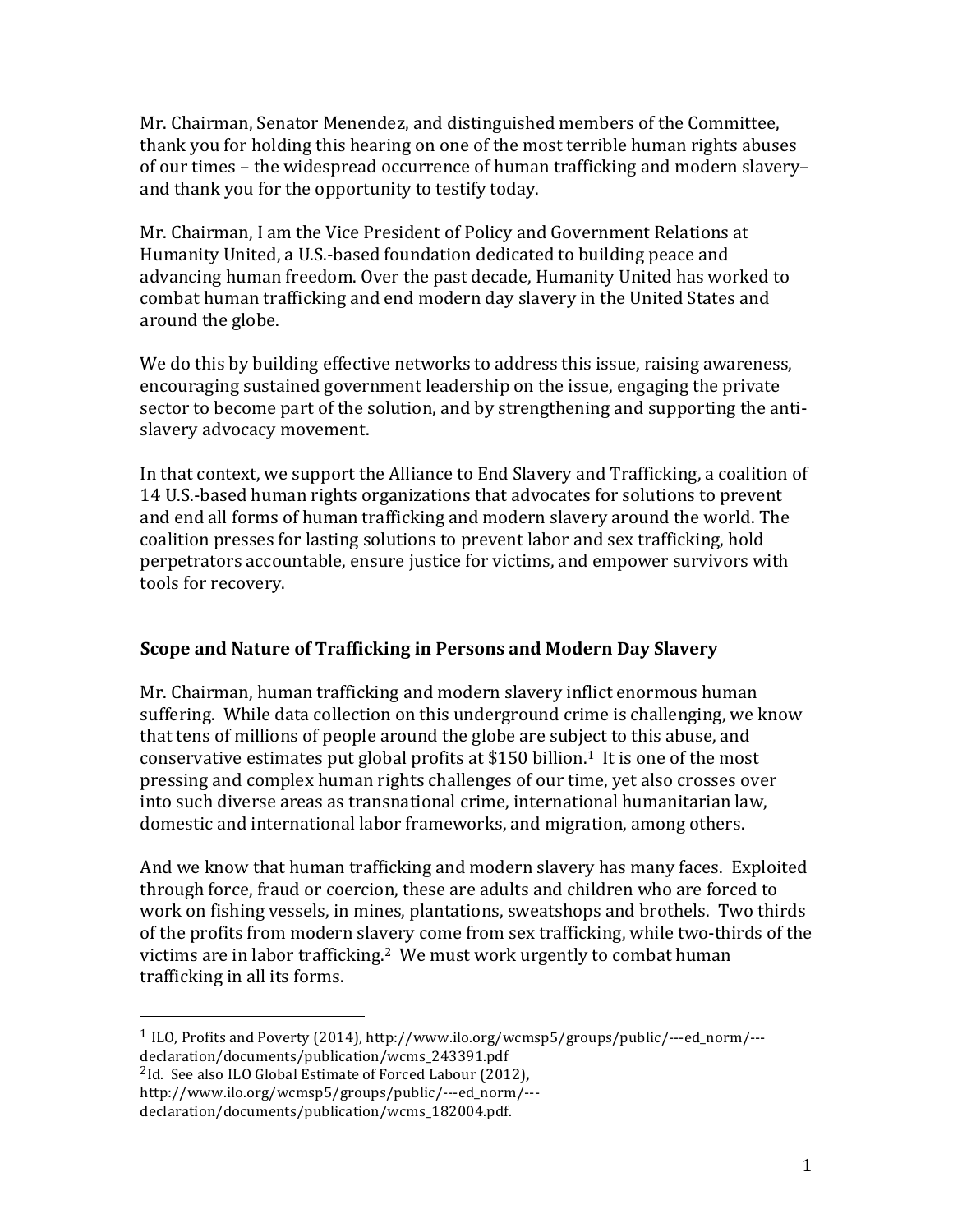Mr. Chairman, this is not a matter of numbers: each individual story of this suffering and exploitation is a human rights tragedy that violates our values and beliefs. As you know, modern slavery is also not a far away problem that only affects distant lands. It remains a shock to most Americans but thousands of adults are trafficked into forced or exploitative labor right here in the United States. Some estimates suggest that as many as 300,000 U.S. children and youth are at risk of being trafficked into the commercial sex trade. $3$  Moreover, the problem is not going away. The National Human Trafficking Resource Center hotline received nearly four times as many calls in 2013 as in 2008, with calls rising from  $5,748$  in 2008 to 20,579 in 2013.<sup>4</sup> Government-funded research also suggests that there are significant numbers of cases of labor trafficking in the United States. Extrapolating from prevalence rates in San Diego, California, one DOJ-funded study estimates that there may be nearly two and a half million workers who are victimized by traffickers.<sup>5</sup>

We have also learned that the sometimes-divisive dichotomy between sex and labor trafficking is an unhelpful lens for examining this phenomenon. Those exploited for labor often find themselves facing sexual abuse, which can also be a driver of vulnerability. When I was in Nepal in 2010, service providers suggested that the figure for such dual exploitation may be as high as 90 percent of those who have migrated, a figure I found shocking.

#### **Lifting Survivor Voices**

Each of these victims, Mr. Chairman, deserves to become a survivor. They deserve the assurance that they and their families will be protected, their perpetrators will be convicted, and the trafficking of others will be prevented. And we need to support them to raise their own voices.

This is why I feel extremely privileged to be testifying with two survivors of human trafficking. Shandra Woworuntu and James Kofi Annan have faced such abuse, and through their personal strength and determination have become inspirational leaders in this fight. Pierre and Pam Omidyar, who founded and fund Humanity United, are true believers that we can only achieve sustainable social change if we work alongside those who have been or are on the front lines. So I commend you, Mr. Chairman, and you Senator Menendez, for making sure that their voices continue to be heard.

 $5$  Zhang, S. X. (2012). Trafficking of Migrant Laborers in San Diego County: Looking for a Hidden Population. San Diego, CA: San Diego State University,

 <sup>3</sup> http://www.ecpatusa.org/statistics

<sup>&</sup>lt;sup>4</sup> This number reflects both crisis calls by victims but also tips and other communications. http://www.polarisproject.org/resources/hotline-statistics

https://www.ncjrs.gov/pdffiles1/nij/grants/240223.pdf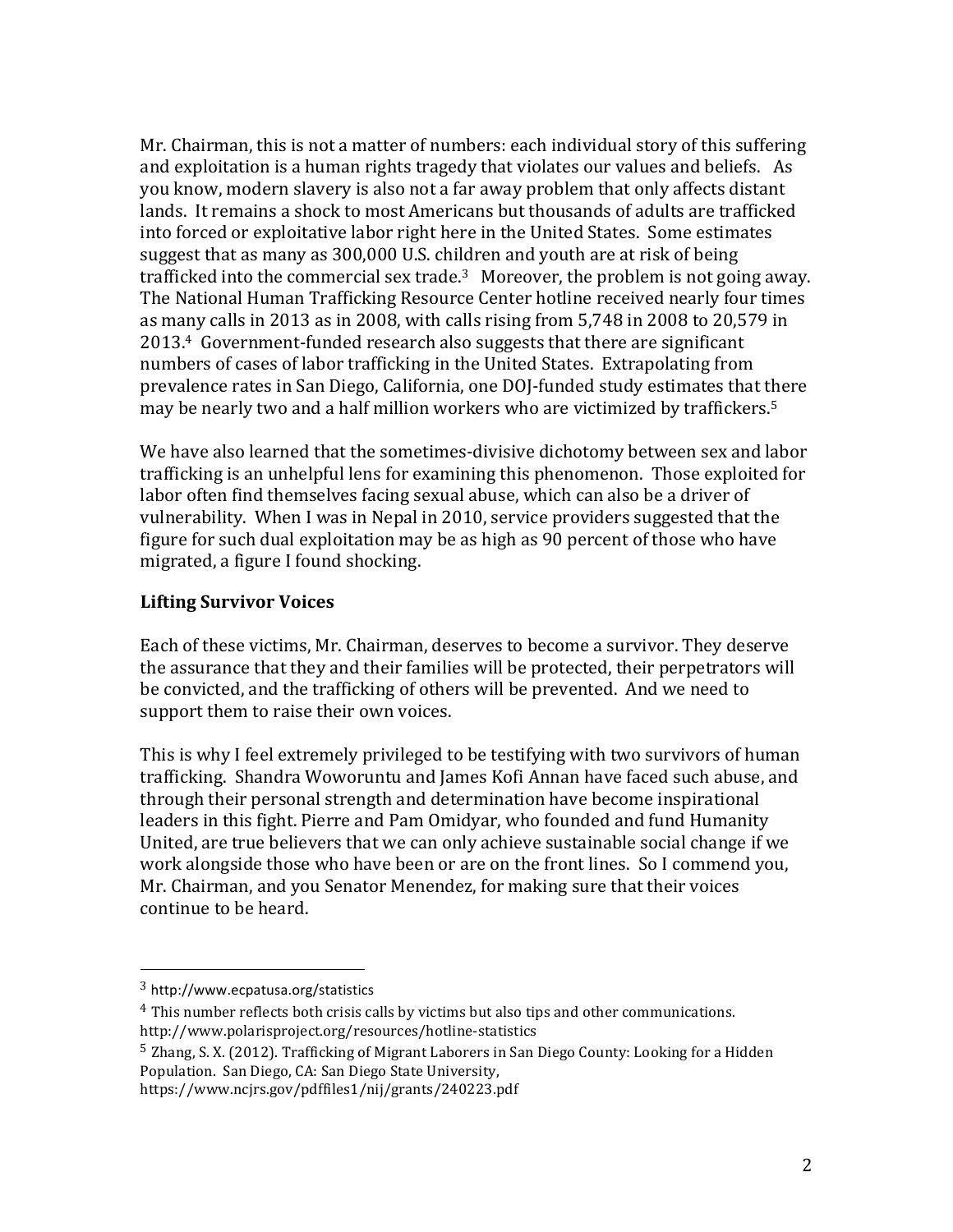In that connection, Mr. Chairman, I strongly recommend that you and your colleagues from the Judiciary Committee introduce and sponsor a companion to H.R. 500, the Survivors of Human Trafficking Empowerment Act, introduced by Representatives Honda and Poe in the House. This bill would ensure survivor voices are heard within the Executive Branch as it formulates policies to combat modern slavery. All our efforts in the United States and globally must be informed by survivors, as well as civil society.

# **Addressing the Challenge of Abuses in Foreign Labor Recruiting and Supply Chains**

Mr. Chairman, turning to solutions, I first want to discuss is the need for governments and the business community to address the issue of foreign labor recruiters—one of the leading drivers of the phenomenon of slavery and trafficking today. Using promises of high salaries and fake iob offers, unregulated and unscrupulous labor brokers can induce people to migrate thinking that they are going for legal work, only to trap them in modern slavery. We have heard from both Ms. Bader-Blau and most poignantly from Ms. Woworuntu about these challenges.

In this regard, let me make a few brief points. Mr. Chairman, it has become clear that exploitation is not only occurring in the brothels of Phnom Penh or in the rice mills of southern India. It is happening as labor recruiters and brokers supply workers to the palm oil plantations of Malaysia and to construction projects in the Persian Gulf. It is happening in the shrimp peeling shacks in Thailand and fishing vessels off its shores. It is happening as recruiters deceive young women and men with promises of legitimate work only to bind them into sexual exploitation.

The coercion and fraud used in these cases include a wide range of abuses, often in different combinations. Unregulated labor recruiters lure men and women with promises of legitimate and lucrative jobs in distant locations or foreign countries. The prospective workers typically pay exorbitant fees equal to 4-6 months of salary to middlemen for connecting them to potential jobs and for visa expenses, travel documents, transportation, health screenings and ongoing expenses like housing and food. Recruiters are often paid twice for supplying workers to companies - once by the company that needs the workforce and once by the worker who is desperate to get the job. Workers typically borrow money to pay recruitment fees, and the terms of workers' debts make them unable to repay their loans, particularly since the job often does not pay the salary they were promised, or is something altogether different from what they were told they would do. And of course, as we heard today, recruiters sometimes place individuals in totally different situations, including in the sex trade.

Once at their destination, foreign workers may have their identity and travel documents seized, be threatened with deportation into danger, and be subjected to life-threatening conditions, confinement, and of course terrible violence. Debts can be used to ensure workers remain desperate for long work hours, no matter the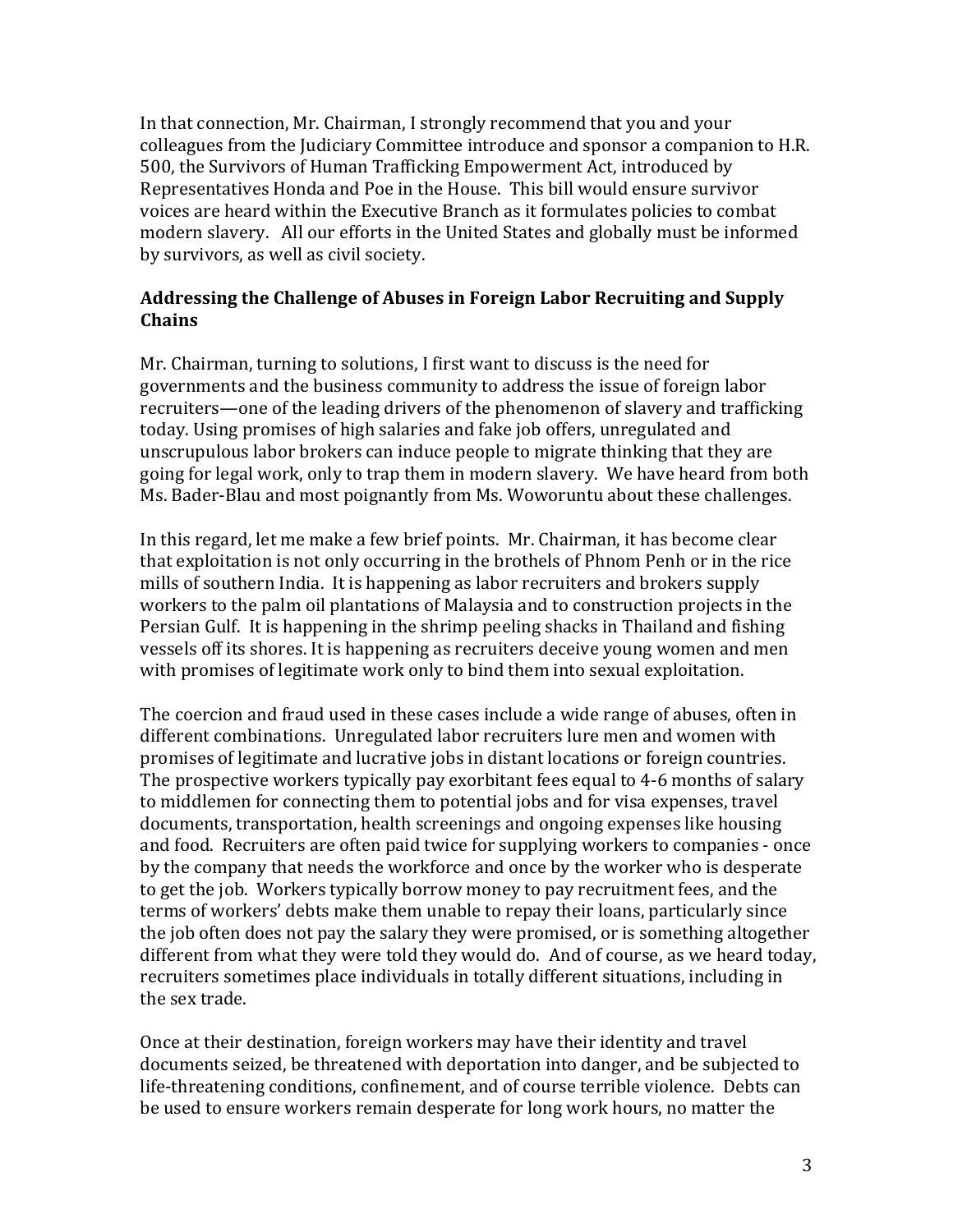conditions and, along with lack of income and deduction for fees they never knew about, lead the workers to be vulnerable to threats against them and their families at home.

Moreover, corruption plays a significant role in modern slavery and the recruitment system. In the country of origin or destination, or sometimes both, recruiters bribe government officials to look the other way. In the worst cases, government officials may come from the recruitment industry itself, and police or other security forces can be part of the scheme of coercion, lending the threat of the state to the threat of the trafficker. The challenges presented by this corruption should not be underestimated, reflecting a conspiracy between foreign officials and the labor brokers and employers who pay them off. In this cycle, many workers who have lawfully issued visas end up in modern slavery, undermining the immigration systems in destination countries.

Fortunately, international reporting is making this cycle more apparent. In last year's Trafficking in Persons (TIP) Report, for example, the State Department laid out much of this coercive cycle with respect to Thailand and the seafood sector. The report describes the brutal conditions in the industry and the abuses perpetrated on legal migrants, illegal migrants, and minorities. Between the TIP report and the international reporting on abuses in the seafood industry, companies in Europe and the United States are coming to the table, but the right protections and systems to address abuses have yet to emerge. Thailand is just one example of where the TIP report can help to identify a key country of need, analyze foreign government commitment to combatting human trafficking and modern slavery, and point out sensible solutions.

Abuses like those in the Thai fishing industry are often the result of a lack of information for those who are seeking jobs to improve their lives. If prospective workers only know what they are being told by the labor recruiters who intend to exploit them, they are left to choose between the immediate prospect of a better life and often vague warnings that something may happen to them. Left with a choice between a seemingly tangible improvement for them and their families and a distant risk that something may go wrong, they tend to choose hope over fear, often to their great detriment.

Beyond increased transparency, there are numerous potential solutions to these challenges. One approach is to require greater transparency and regulate foreign labor recruiters such as those included in Chairman Ed Royce's H.R.3344 -Fraudulent Overseas Recruitment and Trafficking Elimination Act of 2013. This legislation:

- $\blacksquare$  Provides for transparency in contracts and its terms.
- $\blacksquare$  Prohibits fees for recruitment.
- $\blacksquare$  Requires foreign labor recruiters to register with the Department of State and authorizes the Department to require a bond.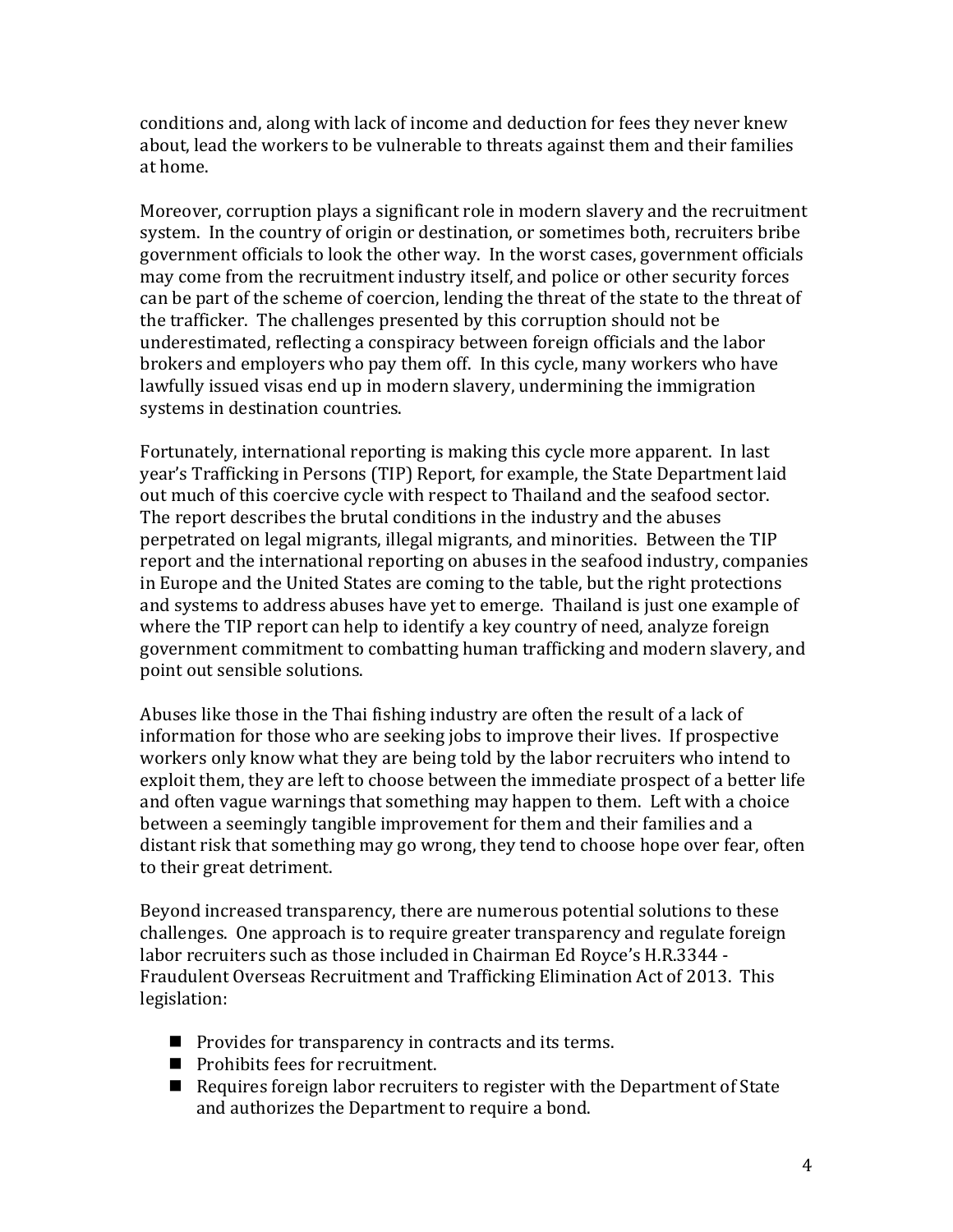- $\blacksquare$  Provides a safe harbor to companies that use authorized recruiters.
- $\blacksquare$  Creates enforcement mechanisms against recruiters that violate the provisions of the law.

A number of these provisions were adopted in the recently promulgated regulations to implement Executive Order 13627, Strengthening Protections Against Trafficking in Persons in Federal Contracts. As the largest single purchaser in the world, full implementation of these regulations could see a cleansing of exploitation and abuse in the supply chains of many U.S. government suppliers. This ensures taxpayer money does not unintentionally prop up what is already the booming industry of human trafficking. I urge Congress to provide the funding needed to implement these regulations and to ensure that the U.S. Government implements them fully.

One reason to support the legislative approach and to make sure the implementation of the Executive Order works is that such a law and the Executive Order itself could serve as a model for other countries.

Because a government and regulatory framework can still be subject to manipulation and corruption by traffickers, another needed approach is to develop better information and more transparent processes for the workers themselves. We know the power of data and the impact of transparency to help us make better decisions. With the rapid adoption of mobile technology and the increasing penetration of mobile devices, new technological solutions are possible.

One such platform has recently been developed: Contratados.<sup>6</sup> Think of this as the mobile application Yelp but designed for workers to review labor recruiters and employers. This technology allows workers to rate recruitment companies and employers, and to warn other workers of bad experiences. Developed by Centro de los Derechos del Migrante, a transnational migrant rights organization based in Mexico, this type of worker facing platform holds significant promise in equipping migrants with information to make their decisions and migration safer. Humanity United is exploring such technological approaches to better protect migrants around the world.

Companies' efforts to trace their supply chains also represent real opportunities to address human trafficking and modern slavery. At Humanity United, we believe business and markets can be instrumental partners in advancing human freedom. Corporations, with their worldwide reach and deep engagement with labor—either directly or indirectly through their contractors and subcontractors—have the opportunity to ensure that severe exploitation is eliminated in all their operations, from the assembly of their products to the sourcing of raw materials. Increasingly, members of the business community are recognizing that they have not only the opportunity but also the responsibility to stop trafficking and modern day slavery.

 

<sup>6</sup> http://contratados.org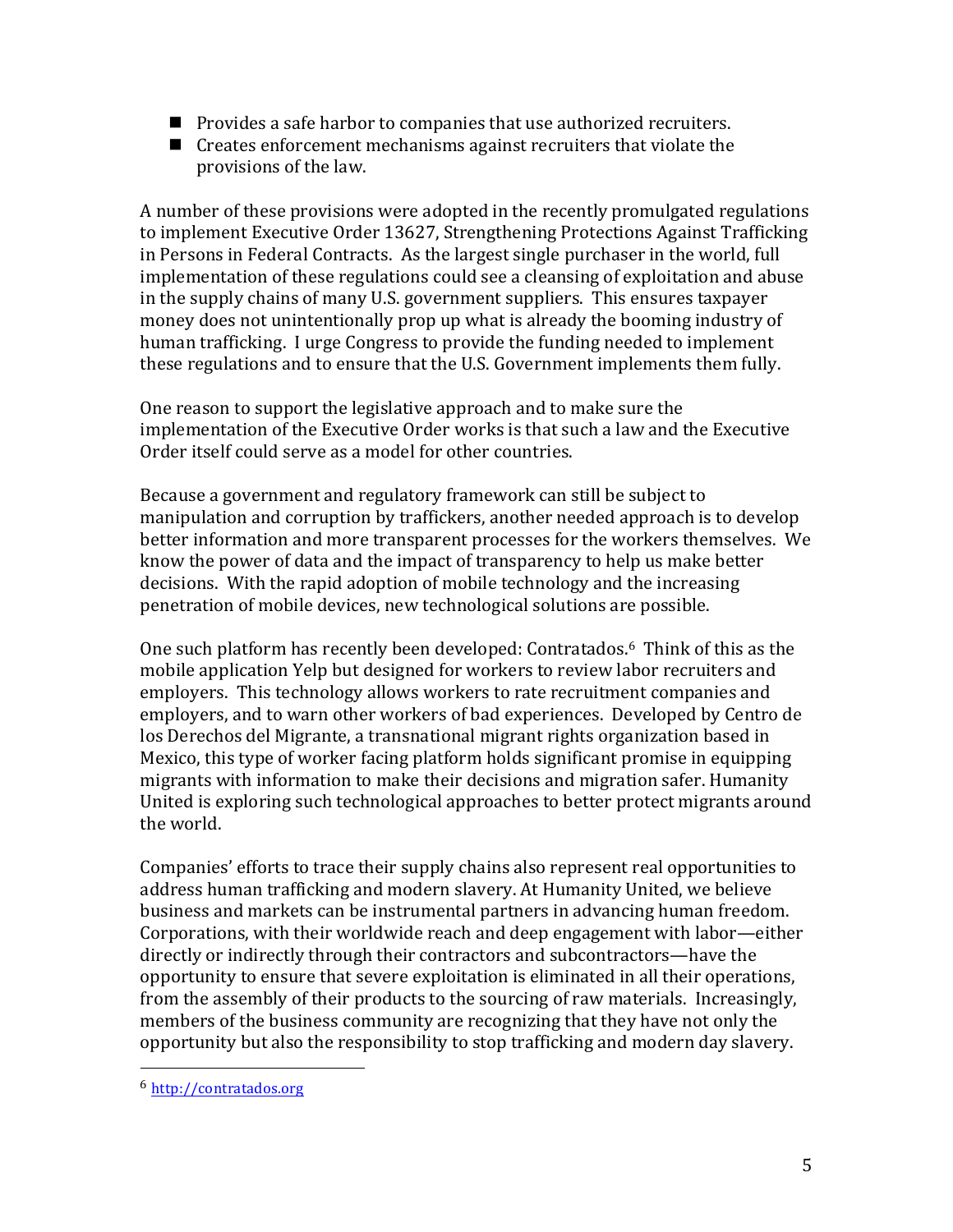Consumers and investors worldwide are also increasingly expecting them to exercise that responsibility.

We also need to recognize, however, that this work is not easy. Much of the most severe exploitation occurs at the very bottom of the supply chain. Whether it is the charcoal mined with slave labor that is used to make the pig iron to build the automobiles we drive, or in the palm oil contained in our toothpaste, forced labor can taint products we use every day. But more and more tools are being developed, from both the private and social sectors, for companies to help assess and remedy worker abuses deep in their supply chains. Companies around the world are slowly recognizing that there are not only ethical but also business reasons to clean up their supply chains. Whether it is to decrease disruptions that may occur when raw materials are extracted with forced labor, to improve conditions to maintain a workforce with lower costs for training, to win over talented employees who prefer to work for companies that avoid modern slavery, or to avoid damage to their brand, companies are increasingly examining their practices in both their facilities and their distant supply chains.

And laws like the *California Transparency in Supply Chains Act* are requiring them to report on what they are doing. The Congress should follow suit and make reporting on supply chains a national requirement. The government of the United Kingdom is in the process of adopting such requirements for UK companies, and other G20 countries such as Australia and Canada may follow suit. The U.S. should help lead and coordinate this process not just for the sake of transparent supply chains, but so businesses can follow similar requirements around the world and not a patchwork of competing efforts and standards.

It is important to recognize that this work is not easy, and complete transparency for all levels in the supply chain is in most cases unreachable today. However, corporations can identify risks in their supply chains and delve deep to determine whether they have slavery in those areas with greatest risks. It is a calculation they make all the time.

We in civil society can help. The award-winning Coalition of Immokalee Workers has shown how corporations and growers can collaborate with workers to eliminate human trafficking and modern slavery and sexual abuse from the tomato fields of Florida. And Verité and Palantir Technologies are partnering to pilot a potentially transformative analytical product that will enable companies to unravel complex labor supply chains and identify risks of human trafficking and forced labor within them. Working closely with participating companies, Verité and Palantir will integrate corporate supply chain data, targeted field research on recruitment patterns and networks, and pertinent public information into a database platform. Verité experts will analyze the integrated data to illuminate particular labor supply networks and flag specific risks connected to one or multiple companies' supply chains. This data, augmented by Verité's high-quality analysis and targeted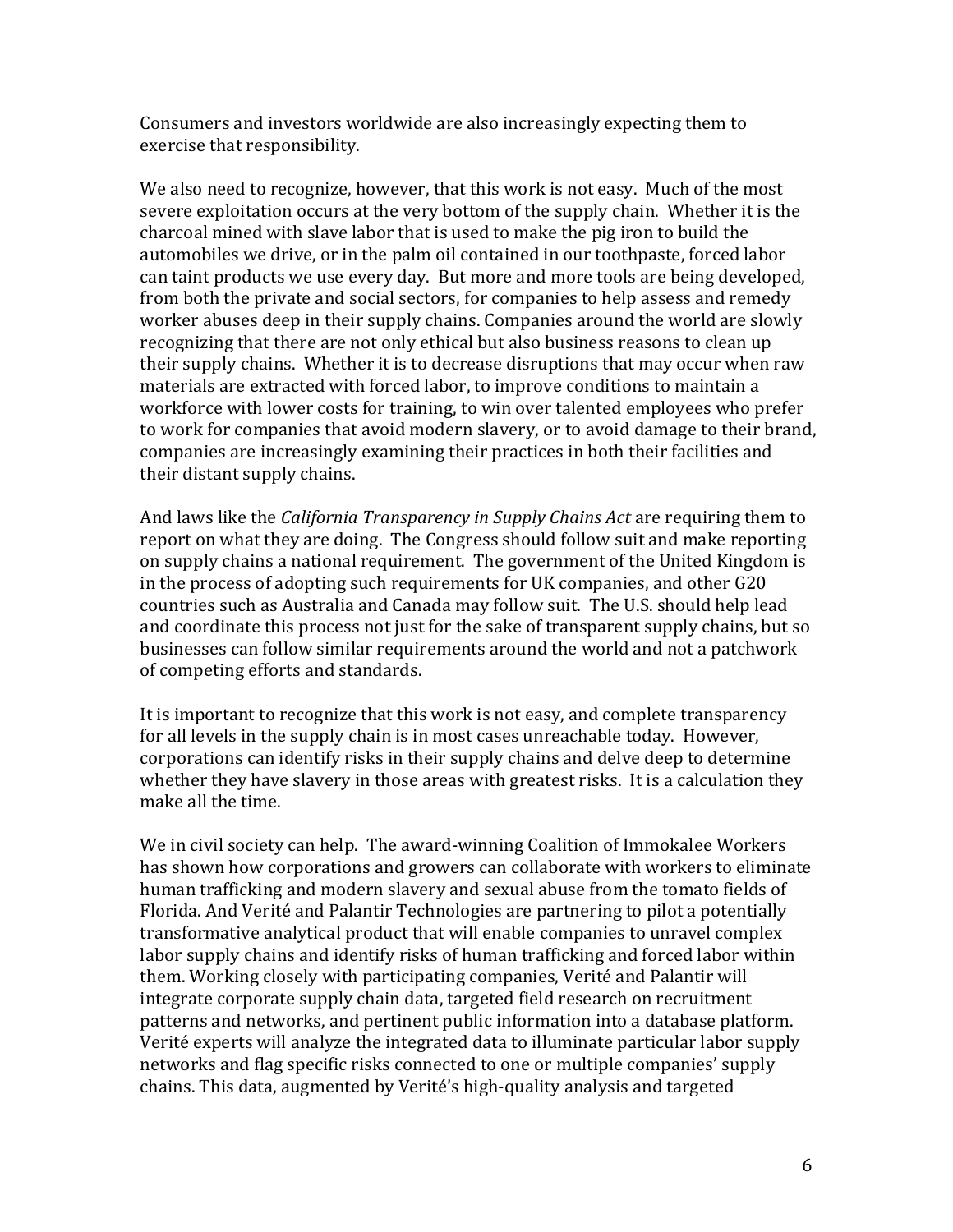recommendations, will be pushed to web-based applications in Palantir that provide companies valuable information and actionable intelligence.

However, we in civil society should also recognize that a "no tolerance policy" does not mean "slave free." We should work with companies to ensure that they take steps to address the problems they do discover, without pulling out altogether when a situation arises, which could hurt the workers whose condition we all want to see improve.

# **Developing Unlikely Partnerships**

Civil society can work across sectors and with companies in other ways to manage risks in its supply chains. For example, for many years the private sector and civil society have worked together in partnership on the challenges presented by clearing rainforest in Malaysia and Indonesia to create palm oil plantations. Palm oil is used in a variety of consumer products from soaps and shampoos to crackers and cookies. For a long time, the focus has been on the environment and loss of habitat for endangered species. Even today, many focus on this aspect of palm oil. The recent winner of a video competition for teens was a young woman worried that palm oil plantations would kill orangutans.<sup>7</sup> Yet she could have equally talked about the migrant workers who were forced to clear the rain forest and harvest palm for little or no pay and in horrific conditions. Civil society and major companies are working to move away from these silos towards a more holistic approach to sustainability, broadening guidelines to include labor protections that will meet the stated commitment by the Roundtable on Sustainable Palm Oil to prevent labor exploitation as well as environmental degradation. Indeed, the first fruits of this work came to light last week when Wilmar International, the largest palm oil producer in the world, established an online platform to promote transparency in its supply chain in partnership with Forest Trust.<sup>8</sup>, Reporting required by economic, social and governance reporting, and the transparency legislation I described above is also contributing to this increasing openness.

Similarly, Mr. Chairman, Humanity United is working with brick kiln owners in Nepal to provide incentives to reduce their emissions and to eliminate child and forced labor. However, we must always be careful about the unintended consequences of our action. Eliminating child labor in a particular brick kiln does not mean the child who is no longer enslaved is free: returning to his or her village, the child may be coerced into another setting with even worse conditions. As we take steps to free men, women and children, we must make sure that we also take steps to break the chain of coercion by providing educational opportunities or providing alternatives for livelihood. These can often be small investments, but can make our efforts to free slaves sustainable. These risks are also why having baseline

 

 $7$  http://www.teensdream.net/(accessed February 2, 2015)

<sup>8</sup> http://www.triplepundit.com/2015/01/palm-oil-giant-launches-web-portal-make-supply-chaintransparent/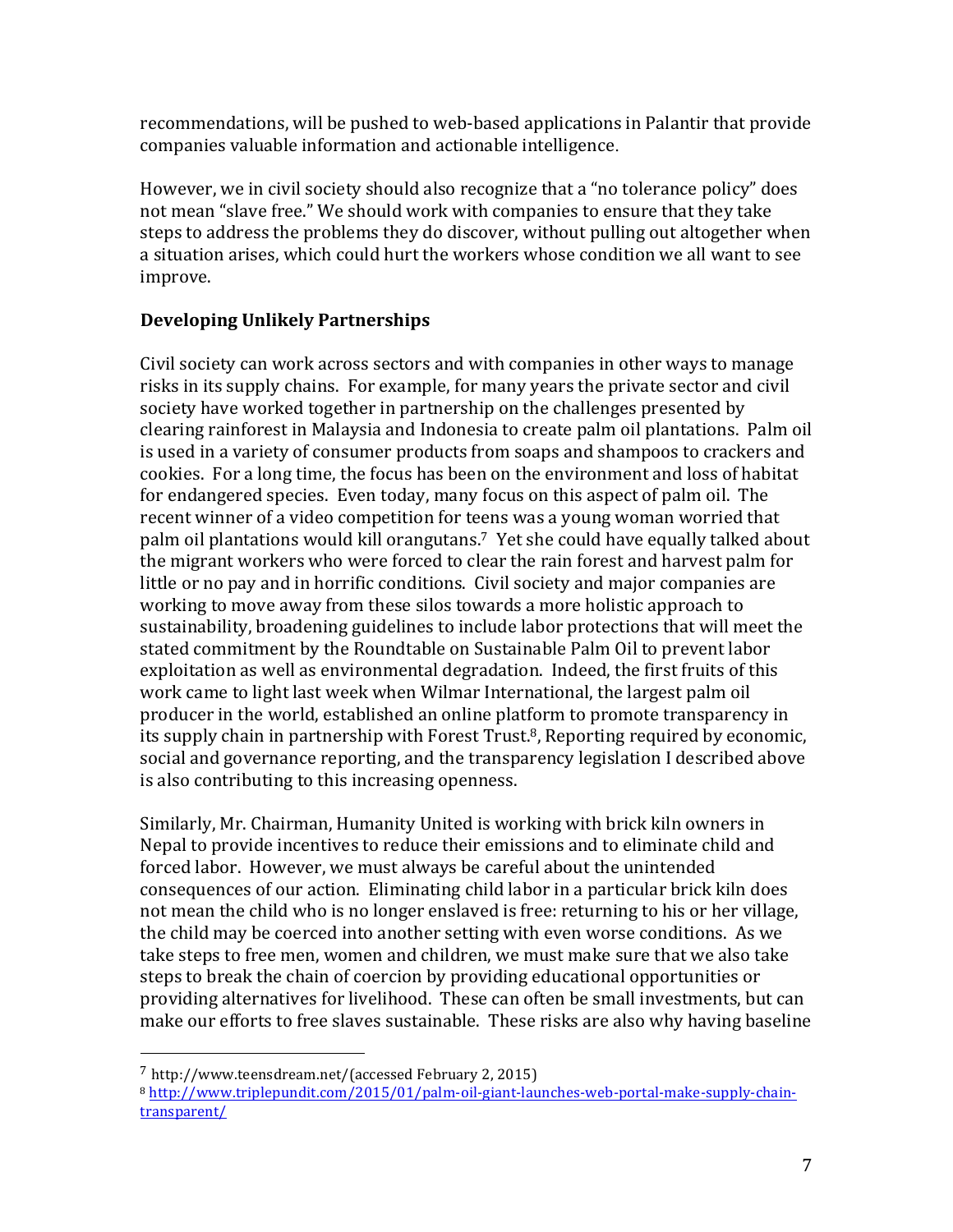measurements and strong monitoring and evaluation are critical to ensure that interventions are actually reducing human trafficking and modern slavery.

Civil society also needs to work together more closely. In this connection, Humanity United brought together the Alliance to End Slavery and Trafficking. This coalition has grown to 14 leading human rights organizations, which focus on a range of issues from cooperation with law enforcement to assisting survivors to preventing trafficking in the first place. Focusing on legislative reforms, appropriations advocacy, and implementation by the Executive Branch, ATEST has helped sparked new initiatives across the human trafficking field. We have sought to press USAID, the Department of Labor, and the State Department to engage in rigorous monitoring and evaluation to find sustainable solutions to human trafficking and modern slavery, including establishing baselines and measuring impact. ATEST also seeks to further elevate the voices of survivors and help advance the broader U.S. movement by building deeper and wider networks and networks of networks to combat trafficking.

The faith community also has an enormous role to play and many are reaffirming a commitment to ending this terrible human rights abuse. Last Spring, Pope Francis met with trafficking survivors and in December hosted a convening of faith leaders to sign a declaration to abolish modern slavery by 2020. I hope that the Pope will further his efforts when he visits Washington later this year.

### **Collaboration among Donors and Public-Private Partnerships**

One major challenge is the need for additional funding to combat human trafficking and modern slavery. The business of human trafficking is too large to allow fragmentation of efforts, which is why bringing government, business, and civil society together is key. But the private and public sector should also be better coordinated and mutually reinforcing.

In 2012, Humanity United and the Obama Administration launched the Partnership for Freedom, a public-private partnership designed to bring private investment in innovation together with government experience to develop challenges to fight modern slavery. The first competition to improve support infrastructure for survivors of modern slavery concluded last year, with winners focused on innovative solutions to victim identification, healthcare, and shelter. However, a raft of additional innovative solutions were surfaced that we hope will get consideration from other donors. The second competition is being designed now.

Humanity United also partnered with the Legatum Foundation and the Walk Free Foundations, philanthropies based in the United Kingdom and Australia, respectively, to develop the Freedom Fund, a donor collaborative designed to mobilize the capital and knowledge needed to end modern slavery. The Freedom Fund has already launched targeted programs to tackle modern slavery in key countries and industries around the world.